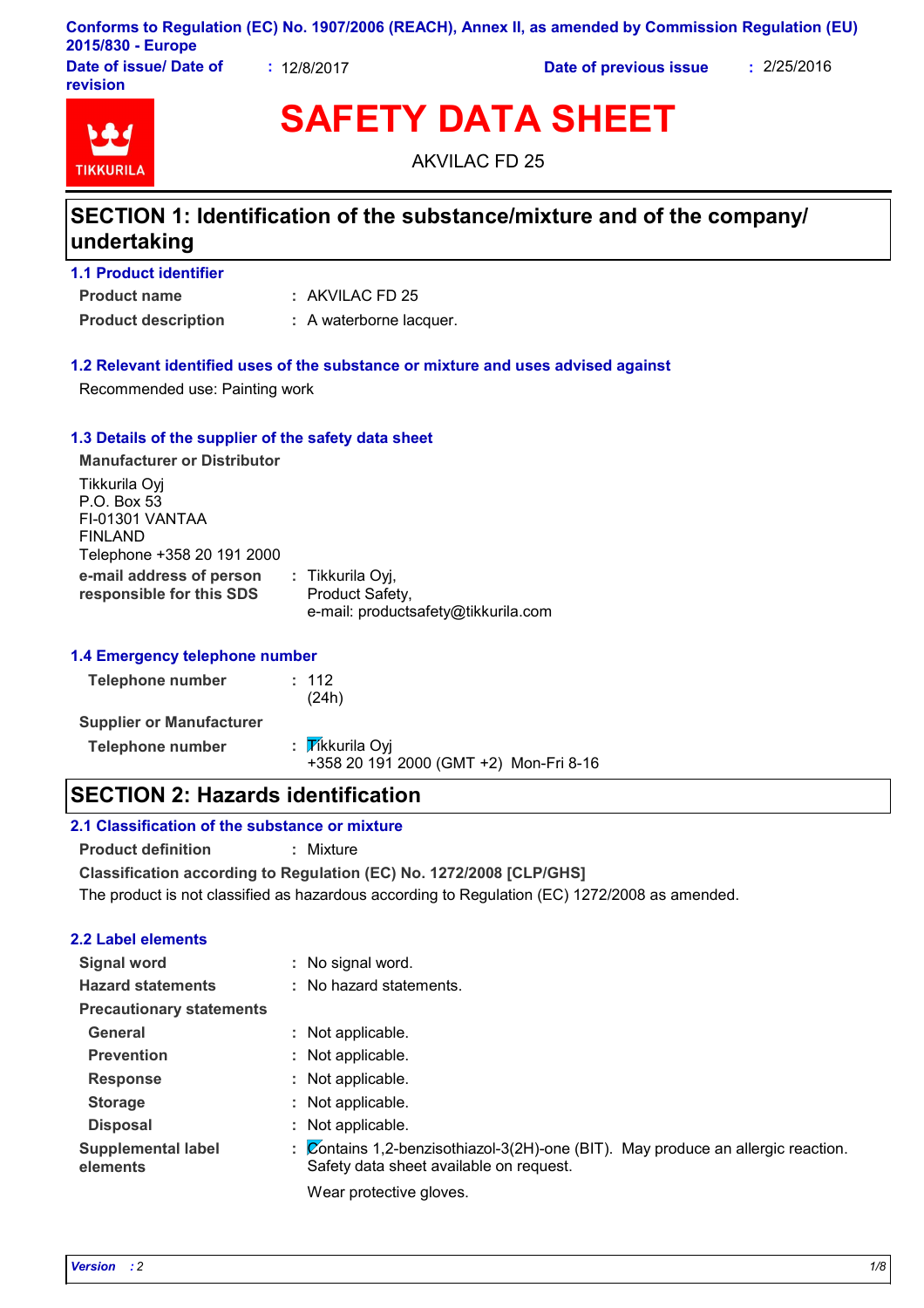#### **2.3 Other hazards**

**Other hazards which do : not result in classification** None known.

# **SECTION 3: Composition/information on ingredients**

|                                     |                                                               |          | <b>Classification</b>                                                                                                                                |              |
|-------------------------------------|---------------------------------------------------------------|----------|------------------------------------------------------------------------------------------------------------------------------------------------------|--------------|
| <b>Product/ingredient</b><br>name   | <b>Identifiers</b>                                            | %        | <b>Regulation (EC) No.</b><br>1272/2008 [CLP]                                                                                                        | <b>Notes</b> |
| $(2)$ -methoxymethylethoxy)propanol | REACH #: 01-2119450011-60<br>EC: 252-104-2<br>CAS: 34590-94-8 | $\leq$ 3 | Not classified.                                                                                                                                      |              |
| 1,2-benzisothiazol-3(2H)-one (BIT)  | EC: 220-120-9<br>CAS: 2634-33-5                               | < 0.05   | Acute Tox. 4, H302<br>Skin Irrit. 2, H315<br>Eye Dam. 1, H318<br><b>Skin Sens. 1, H317</b><br>Aquatic Acute 1, H400 (M=1)<br>Aquatic Chronic 2, H411 |              |
|                                     |                                                               |          | See Section 16 for the full<br>text of the H statements<br>declared above.                                                                           |              |

There are no additional ingredients present which, within the current knowledge of the supplier, are classified and contribute to the classification of the substance and hence require reporting in this section.

There are no additional ingredients present which, within the current knowledge of the supplier and in the concentrations applicable, are classified as hazardous to health or the environment, are PBTs or vPvBs or have been assigned a workplace exposure limit and hence require reporting in this section.

Occupational exposure limits, if available, are listed in Section 8.

Notes, if applicable, refer to Notes given in Annex VI of 1272/2008/EC.

### **SECTION 4: First aid measures**

#### **4.1 Description of first aid measures**

| General             | : In all cases of doubt, or when symptoms persist, seek medical attention. Show this<br>safety data sheet or label to the doctor if possible.                                                        |
|---------------------|------------------------------------------------------------------------------------------------------------------------------------------------------------------------------------------------------|
| Eye contact         | : Check for and remove any contact lenses. Immediately flush eyes with plenty of<br>lukewarm water, keeping eyelids open. Continue to rinse for at least 10 minutes.                                 |
| <b>Inhalation</b>   | $:$ Remove to fresh air.                                                                                                                                                                             |
| <b>Skin contact</b> | : Wash skin thoroughly with soap and water or use recognized skin cleanser. Do<br>NOT use solvents or thinners.                                                                                      |
| Ingestion           | : If accidentally swallowed rinse the mouth with plenty of water (only if the person is<br>conscious). If significant amounts have been swallowed or if symptoms persist,<br>seek medical attention. |

#### **4.2 Most important symptoms and effects, both acute and delayed**

See Section 11 for more detailed information on health effects and symptoms. **Zontains:** 1,2-benzisothiazol-3(2H)-one (BIT) May produce an allergic reaction.

#### **4.3 Indication of any immediate medical attention and special treatment needed**

None.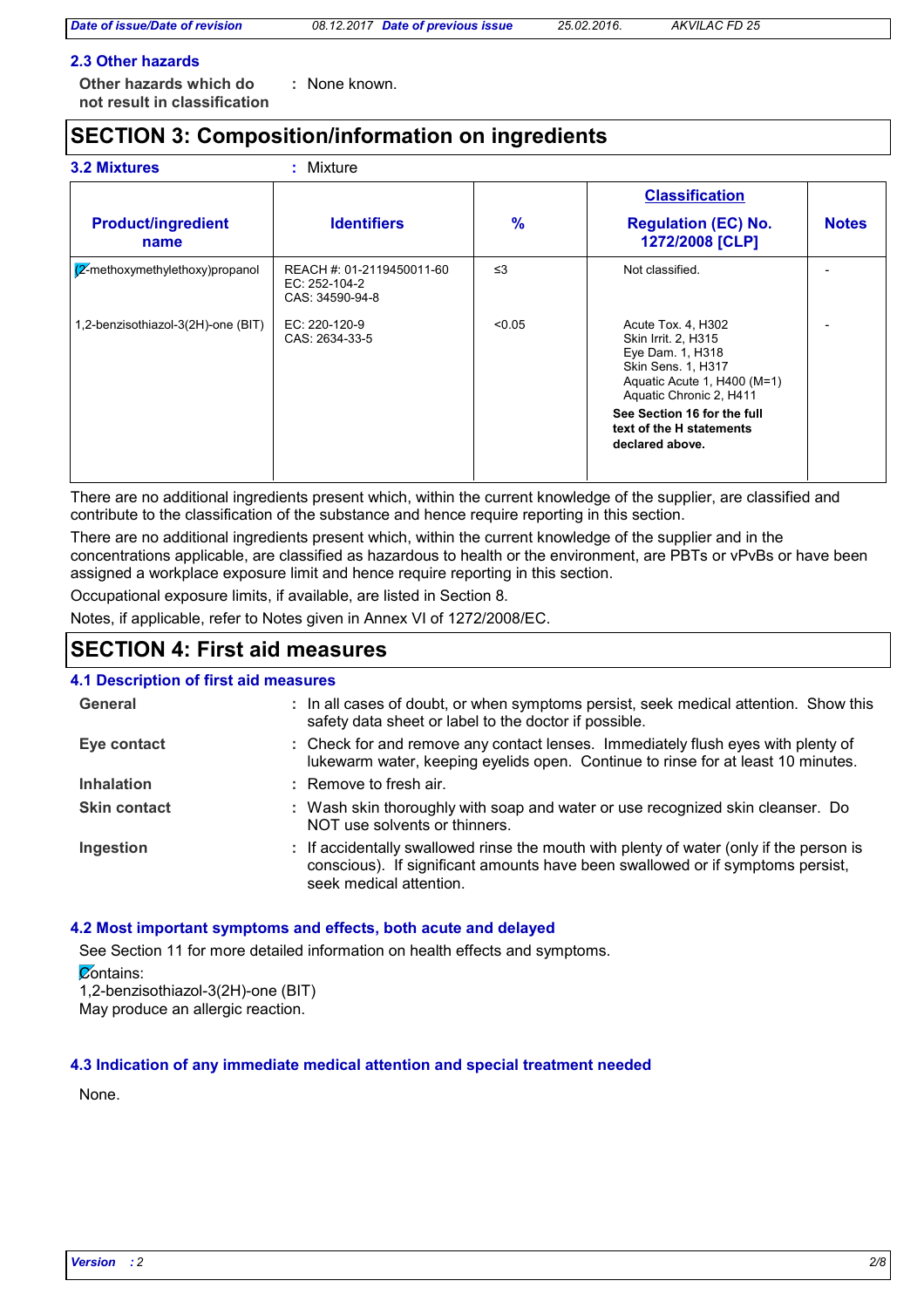*Date of issue/Date of revision 08.12.2017 Date of previous issue 25.02.2016. AKVILAC FD 25*

# **SECTION 5: Firefighting measures**

### **5.1 Extinguishing media**

| Suitable extinguishing<br>media   | : Use an extinguishing agent suitable for the surrounding fire. Recommended:<br>Alcohol resistant foam, CO <sub>2</sub> , powders or water spray/mist. |
|-----------------------------------|--------------------------------------------------------------------------------------------------------------------------------------------------------|
| Unsuitable extinguishing<br>media | : Do not use a direct water jet that could spread the fire.                                                                                            |
|                                   | 5.2 Special hazards arising from the substance or mixture                                                                                              |

| <b>Hazards from the</b>     | : This product is not classified as flammable. Fire will produce dense black smoke. |
|-----------------------------|-------------------------------------------------------------------------------------|
| substance or mixture        | Exposure to decomposition products may cause a health hazard.                       |
| <b>Hazardous combustion</b> | : M/hen exposed to high temperatures, hazardous decomposition products may be       |
| products                    | produced, such as carbon monoxide and dioxide, smoke, oxides of nitrogen etc.       |
|                             |                                                                                     |

# **5.3 Advice for firefighters**

| <b>Special protective actions</b><br>for fire-fighters   | Use water spray to keep fire-exposed containers cool. Do not release runoff from<br>fire to drains or watercourses. |
|----------------------------------------------------------|---------------------------------------------------------------------------------------------------------------------|
| <b>Special protective</b><br>equipment for fire-fighters | : Appropriate breathing apparatus may be required.                                                                  |

# **SECTION 6: Accidental release measures**

| <b>6.1 Personal precautions,</b><br>protective equipment and<br>emergency procedures | : Refer to protective measures listed in sections 7 and 8.                                                                                                                                                                                                               |
|--------------------------------------------------------------------------------------|--------------------------------------------------------------------------------------------------------------------------------------------------------------------------------------------------------------------------------------------------------------------------|
| <b>6.2 Environmental</b><br><b>precautions</b>                                       | : Do not allow to enter drains, water courses or soil.                                                                                                                                                                                                                   |
| 6.3 Methods and materials<br>for containment and<br>cleaning up                      | : Contain and collect spillage with non-combustible, absorbent material e.g. sand,<br>earth, vermiculite or diatomaceous earth and place in container for disposal<br>according to local regulations. Preferably clean with water or detergent. Avoid using<br>solvents. |
| 6.4 Reference to other<br>sections                                                   | : See Section 1 for emergency contact information.<br>See Section 13 for additional waste treatment information.                                                                                                                                                         |

# **SECTION 7: Handling and storage**

| 7.1 Precautions for safe<br>handling                                                 | : Skin contact with the product and exposure to spray mist and vapor should be<br>avoided. Avoid inhalation of dust from sanding. See Section 8 for information on<br>appropriate personal protective equipment. Eating, drinking and smoking should be<br>prohibited in areas where this material is handled and stored. Wash hands before<br>breaks and immediately after handling the product.                                                      |
|--------------------------------------------------------------------------------------|--------------------------------------------------------------------------------------------------------------------------------------------------------------------------------------------------------------------------------------------------------------------------------------------------------------------------------------------------------------------------------------------------------------------------------------------------------|
| <b>7.2 Conditions for safe</b><br>storage, including any<br><b>incompatibilities</b> | : Store away from direct sunlight in a dry, cool and well-ventilated area, away from<br>incompatible materials (see Section 10). Keep container tightly closed. Containers<br>that have been opened must be carefully resealed and kept upright to prevent<br>leakage. Do not store in unlabeled containers. Recommended storage temperature<br>is $+5^{\circ}$ C $+25^{\circ}$ C. Do not allow to freeze. Store in accordance with local regulations. |
| 7.3 Specific end use(s)                                                              | : None.                                                                                                                                                                                                                                                                                                                                                                                                                                                |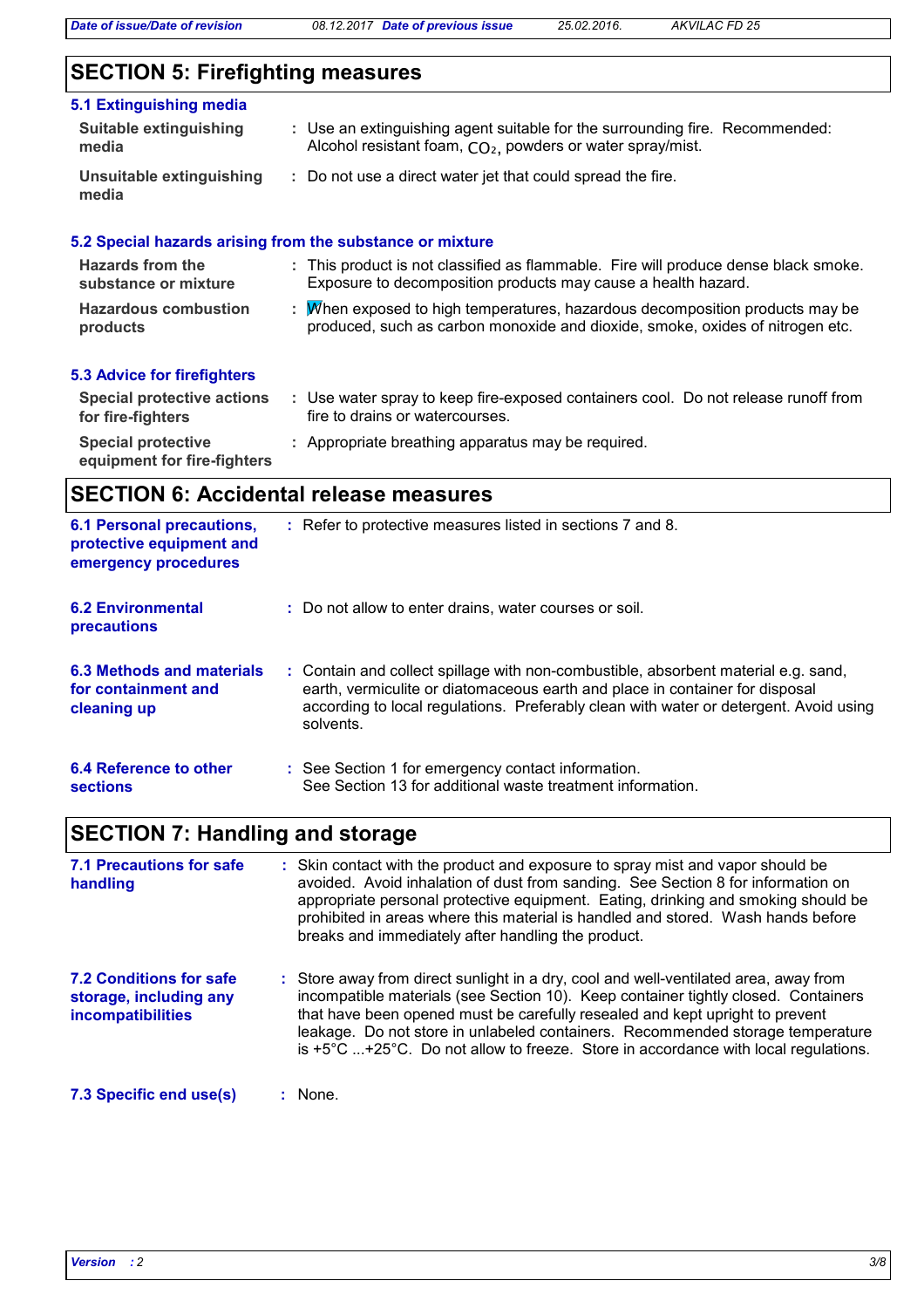# **SECTION 8: Exposure controls/personal protection**

#### **8.1 Control parameters**

**Occupational exposure limits**

| <b>Product/ingredient name</b>     | <b>Exposure limit values</b>                                                                                                                                                           |
|------------------------------------|----------------------------------------------------------------------------------------------------------------------------------------------------------------------------------------|
| $ Z$ -methoxymethylethoxy)propanol | <b>EU OEL (Europe, 12/2009). Absorbed through skin. Notes: list</b><br>of indicative occupational exposure limit values<br>TWA: 50 ppm 8 hours.<br>TWA: 308 mg/m <sup>3</sup> 8 hours. |

Recommended monitoring : If this product contains ingredients with exposure limits, personal, workplace **procedures** atmosphere or biological monitoring may be required to determine the effectiveness of the ventilation or other control measures and/or the necessity to use respiratory protective equipment.

#### **DNELs/DMELs**

No DNELs/DMELs available.

#### **PNECs**

No PNECs available.

#### **8.2 Exposure controls**

#### **Appropriate engineering controls**

Provide adequate ventilation. Comply with the health and safety at work laws.

#### **Individual protection measures**

| <b>Eye/face protection</b>    | : Safety eyewear should be used when there is a likelihood of exposure. Use safety<br>eyewear (EN166), especially during spray-application.                                                                                                                                                                                                                                                |
|-------------------------------|--------------------------------------------------------------------------------------------------------------------------------------------------------------------------------------------------------------------------------------------------------------------------------------------------------------------------------------------------------------------------------------------|
| <b>Hand protection</b>        | : Wear protective gloves. Gloves should be replaced regularly and if there is any<br>sign of damage to the glove material. The instructions and information provided by<br>the glove manufacturer on use, storage, maintenance and replacement must be<br>followed.<br>Recommended glove material (EN374):<br>> 8 hours (breakthrough time): nitrile rubber<br>Not recommended: PVA gloves |
| <b>Skin protection</b>        | : Wear appropriate personal protective clothing to prevent skin contact.                                                                                                                                                                                                                                                                                                                   |
| <b>Respiratory protection</b> | : If ventilation during spray-application is inadequate, use respirators with<br>combination filter AP, gas/dust filter (EN405:2001). Wear a respirator with type P2<br>filter during sanding (EN149:2001). Be sure to use an approved/certified respirator<br>or equivalent. Check that mask fits tightly and change filter regularly.                                                    |

# **SECTION 9: Physical and chemical properties**

#### **9.1 Information on basic physical and chemical properties**

| Appearance                                      |                                                          |
|-------------------------------------------------|----------------------------------------------------------|
| <b>Physical state</b>                           | : Liquid.                                                |
| Color                                           | : Coloured                                               |
| Odor                                            | $:$ Mild.                                                |
| Odor threshold                                  | : Not relevant for the hazard assessment of the product. |
| рH                                              | : Not relevant for the hazard assessment of the product. |
| <b>Melting point/freezing point</b>             | : Not available.                                         |
| Initial boiling point and<br>boiling range      | : Not available.                                         |
| <b>Flash point</b>                              | $:$ >100 °C (waterborne)                                 |
| <b>Evaporation rate</b>                         | : Not available.                                         |
| Flammability (solid, gas)                       | : Not applicable. Product is a liquid.                   |
| Upper/lower flammability or<br>explosive limits | : Not available.                                         |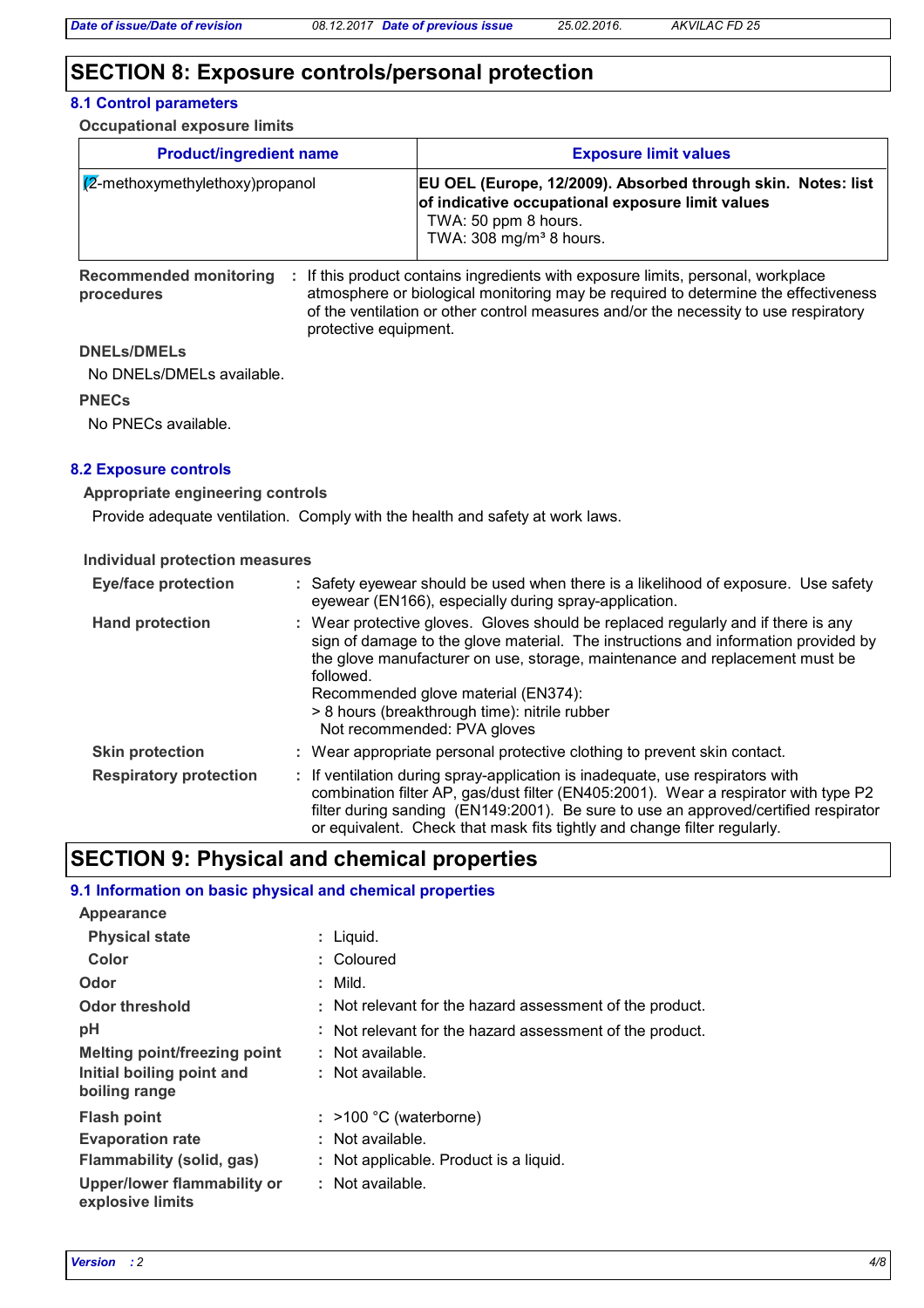| Date of issue/Date of revision              | 08.12.2017 Date of previous issue                        | 25.02.2016. | AKVILAC FD 25 |  |
|---------------------------------------------|----------------------------------------------------------|-------------|---------------|--|
| Vapor pressure                              | : Not available.                                         |             |               |  |
| Vapor density                               | : Not available.                                         |             |               |  |
| <b>Density</b>                              | $: 1$ g/cm <sup>3</sup>                                  |             |               |  |
| Solubility(ies)                             | : Miscible in water.                                     |             |               |  |
| Partition coefficient: n-octanol/:<br>water | Not available.                                           |             |               |  |
| <b>Auto-ignition temperature</b>            | : Not available.                                         |             |               |  |
| <b>Decomposition temperature</b>            | : Not relevant for the hazard assessment of the product. |             |               |  |
| <b>Viscosity</b>                            | : Not relevant for the hazard assessment of the product. |             |               |  |
| <b>Explosive properties</b>                 | : No explosive ingredients present.                      |             |               |  |
| <b>Oxidizing properties</b>                 | : No oxidizing ingredients present.                      |             |               |  |
|                                             |                                                          |             |               |  |

#### **9.2 Other information**

No additional information.

| <b>SECTION 10: Stability and reactivity</b>     |                                                                                                                                                               |  |
|-------------------------------------------------|---------------------------------------------------------------------------------------------------------------------------------------------------------------|--|
| <b>10.1 Reactivity</b>                          | $:$ See Section 10.5.                                                                                                                                         |  |
| <b>10.2 Chemical stability</b>                  | : Stable under recommended storage and handling conditions (see Section 7).                                                                                   |  |
| 10.3 Possibility of<br>hazardous reactions      | : Under normal conditions of storage and use, hazardous reactions will not occur.                                                                             |  |
| <b>10.4 Conditions to avoid</b>                 | : Avoid extreme heat and freezing.                                                                                                                            |  |
| 10.5 Incompatible materials                     | : Keep away from the following materials to prevent strong exothermic reactions:<br>oxidizing agents<br>strong acids<br>strong alkalis                        |  |
| <b>10.6 Hazardous</b><br>decomposition products | : When exposed to high temperatures, hazardous decomposition products may be<br>produced, such as carbon monoxide and dioxide, smoke, oxides of nitrogen etc. |  |

# **SECTION 11: Toxicological information**

#### **11.1 Information on toxicological effects**

There is no testdata available on the product itself.

The product is not classified as hazardous according to Regulation (EC) 1272/2008 as amended.

Long term exposure to spray mist may produce respiratory tract irritation. Prolonged or repeated contact can defat the skin and lead to irritation, cracking and/or dermatitis.

**Acute toxicity**

| <b>Product/ingredient name</b>                   | <b>Result</b> | <b>Species</b> | <b>Dose</b> | <b>Exposure</b> |
|--------------------------------------------------|---------------|----------------|-------------|-----------------|
| $\sqrt{1/2}$ -benzisothiazol-3(2H)-<br> one(BIT) | LD50 Oral     | Rat            | 1020 mg/kg  |                 |

Not classified.

**Irritation/Corrosion**

Not classified.

**Sensitization**

The product is not classified as sensitizing by skin contact, but it contains following preservatives or other biocides which may produce an allergic reaction:

1,2-benzisothiazol-3(2H)-one (BIT)

**Mutagenicity**

Not classified.

**Carcinogenicity**

Not classified.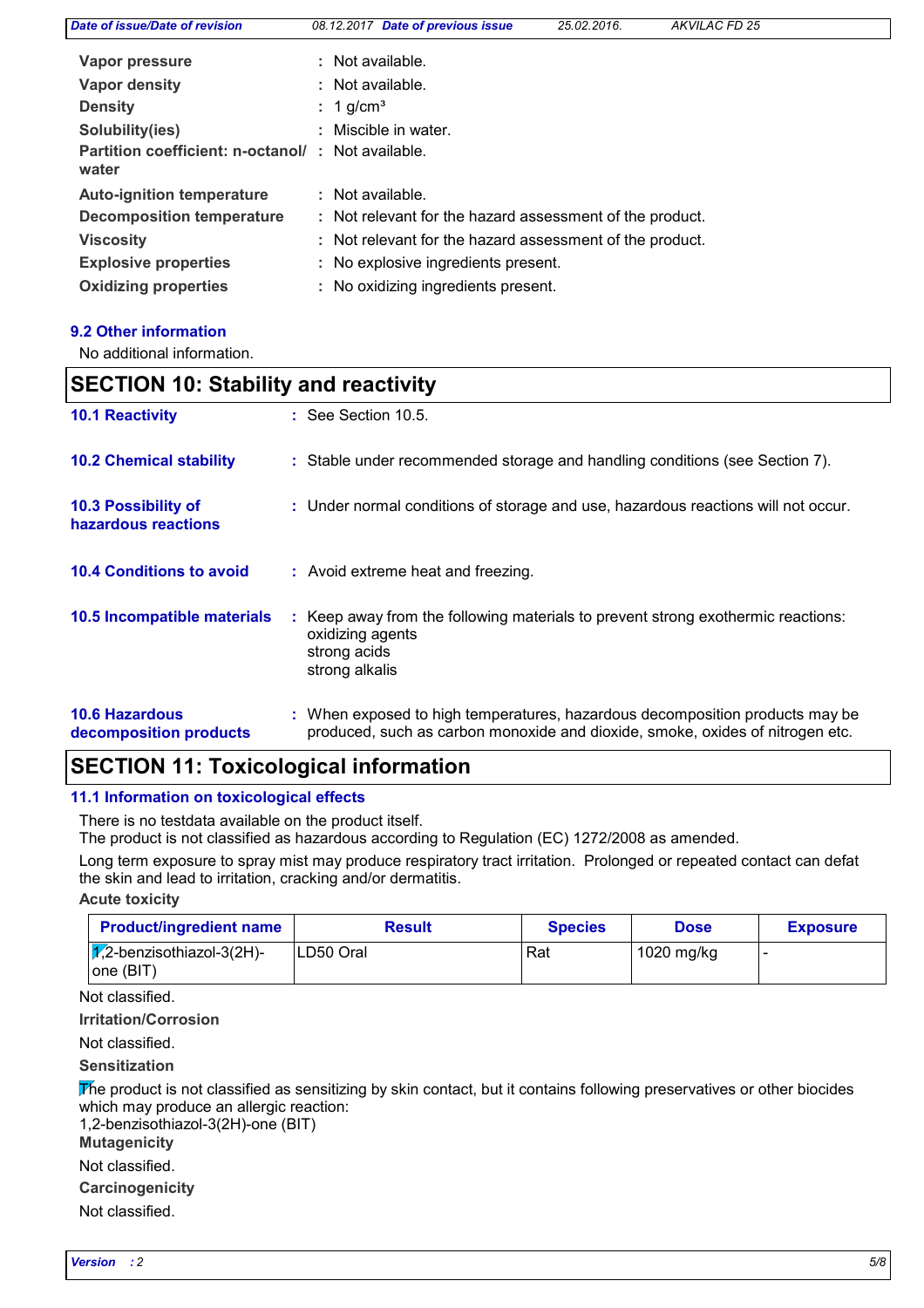**Teratogenicity Reproductive toxicity Specific target organ toxicity (single exposure) Specific target organ toxicity (repeated exposure) Aspiration hazard** Not classified. Not classified. Not classified. Not classified. Not classified.

# **SECTION 12: Ecological information**

Ecological testing has not been conducted on this product. Do not allow to enter drains, water courses or soil.

The product is not classified as environmentally hazardous according to Regulation (EC) 1272/2008.

#### **12.1 Toxicity**

| <b>Product/ingredient name</b>                           | <b>Result</b>        | <b>Species</b>               | <b>Exposure</b> |
|----------------------------------------------------------|----------------------|------------------------------|-----------------|
| $ \chi$ <sub>2</sub> -benzisothiazol-3(2H)-<br>one (BIT) | Acute EC50 0.36 mg/l | Algae - Skeletonema costatum | 172 hours       |
|                                                          | Acute LC50 0.74 mg/l | Fish                         | l 96 hours      |

#### **12.2 Persistence and degradability**

**:** No specific data.

### **12.3 Bioaccumulative**

#### **potential**

| <b>Product/ingredient name</b>               | $\mathsf{LocP}_\mathsf{ow}$ | <b>Bioconcentration factor</b><br><b>IBCF1</b> | <b>Potential</b> |
|----------------------------------------------|-----------------------------|------------------------------------------------|------------------|
| $\sqrt{Z}$ -methoxymethylethoxy)<br>propanol | 0.004                       |                                                | low              |

#### **12.4 Mobility in soil**

| <b>Soil/water partition</b> | : Not available.   |
|-----------------------------|--------------------|
| coefficient $(K_{oc})$      |                    |
| <b>Mobility</b>             | $:$ Not available. |

# **12.5 Results of PBT and vPvB assessment**

- **PBT :** Not applicable. **vPvB :** Not applicable.
- **12.6 Other adverse effects :**

### **SECTION 13: Disposal considerations**

#### **13.1 Waste treatment methods**

#### **Product**

| <b>Methods of disposal</b> | : Gather residues into waste containers. Liquid residue must not be emptied into |
|----------------------------|----------------------------------------------------------------------------------|
|                            | drains or sewage system, but handled in accordance with national regulations.    |
|                            | Product residues should be left at special companies which have permission for   |
|                            | gathering this kind of wastes.                                                   |

**European waste catalogue (EWC)**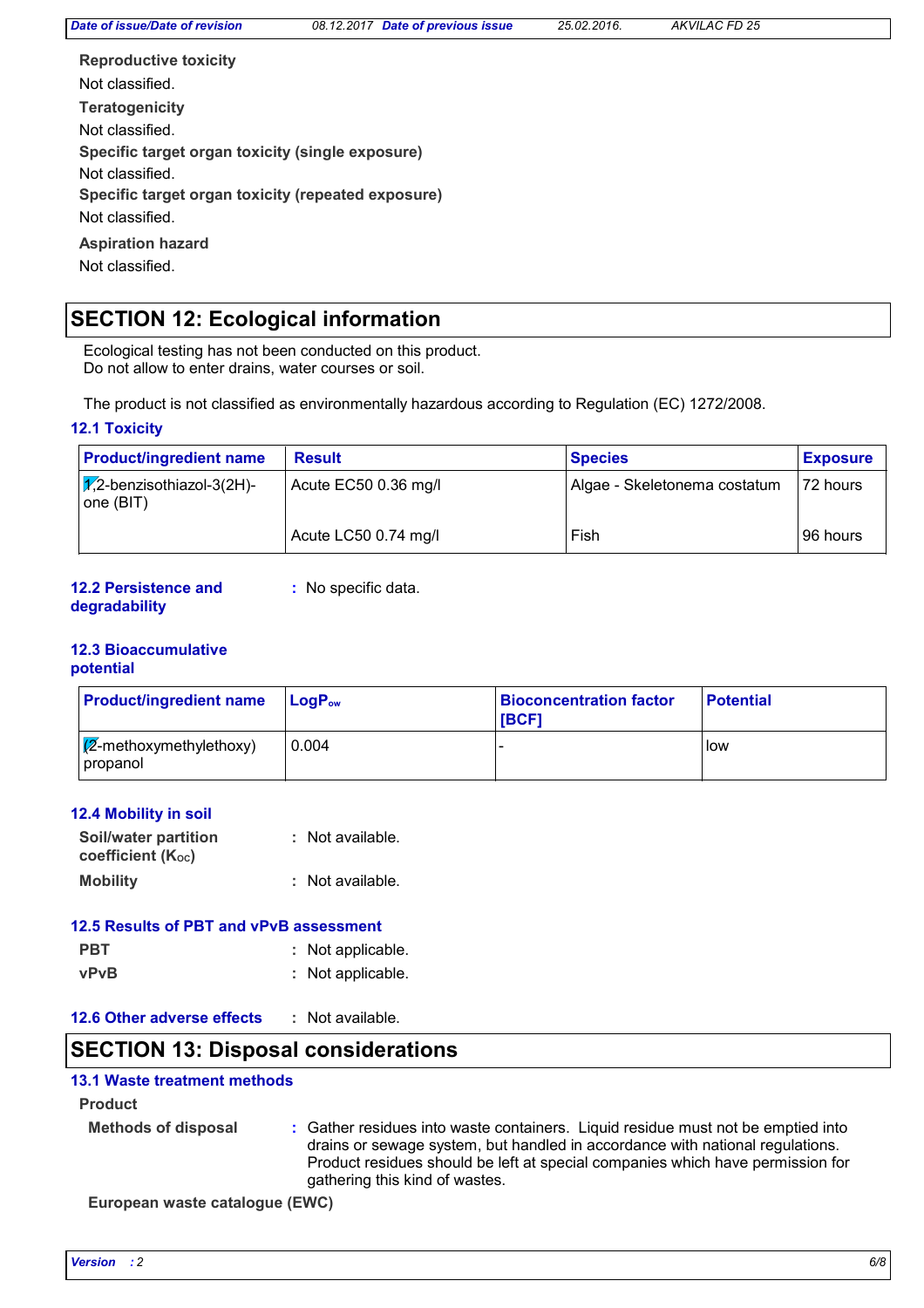*Date of issue/Date of revision 08.12.2017 Date of previous issue 25.02.2016. AKVILAC FD 25*

| Waste code | <b>Waste designation</b>                                                          |
|------------|-----------------------------------------------------------------------------------|
| 08 01 11*  | waste paint and varnish containing organic solvents or other hazardous substances |

If this product is mixed with other wastes, the original waste product code may no longer apply and the appropriate code should be assigned. For further information, contact your local waste authority.

| Packaging                  |                                                                                                 |
|----------------------------|-------------------------------------------------------------------------------------------------|
| <b>Methods of disposal</b> | : Empty packaging should be recycled or disposed of in accordance with national<br>regulations. |
| <b>Special precautions</b> | : No additional information.                                                                    |
|                            |                                                                                                 |

# **SECTION 14: Transport information**

This product is not regulated for carriage according to ADR/RID, IMDG, IATA.

|                                           | <b>ADR/RID</b> | <b>IMDG</b>                  | <b>IATA</b>    |
|-------------------------------------------|----------------|------------------------------|----------------|
| 14.1 UN number                            | Not regulated. | Not regulated.               | Not regulated. |
| 14.2 UN proper<br>shipping name           | -              | $\overline{\phantom{a}}$     |                |
| <b>14.3 Transport</b><br>hazard class(es) | -              | $\overline{\phantom{a}}$     |                |
| 14.4 Packing<br>group                     |                | $\overline{\phantom{0}}$     |                |
| 14.5<br><b>Environmental</b><br>hazards   | No.            | No.                          | No.            |
| <b>Additional</b><br><b>information</b>   |                | $\qquad \qquad \blacksquare$ |                |

**14.6 Special precautions for : Transport within user's premises: always transport in closed containers that are user** upright and secure. Ensure that persons transporting the product know what to do in the event of an accident or spillage.

**14.7 Transport in bulk according to Annex II of MARPOL and the IBC Code :** Not available.

# **SECTION 15: Regulatory information**

**15.1 Safety, health and environmental regulations/legislation specific for the substance or mixture**

**EU Regulation (EC) No. 1907/2006 (REACH)**

**Other EU regulations**

**Europe inventory :** Not determined.

# **15.2 Chemical Safety**

- **VOC Directive :** This product is in scope of Directive 2004/42/CE.
	-
- 
- 
- **Assessment**
- 
- This product contains substances for which Chemical Safety Assessments are still **:** required.

# **SECTION 16: Other information**

 $\nabla$  Indicates information that has changed from previously issued version.